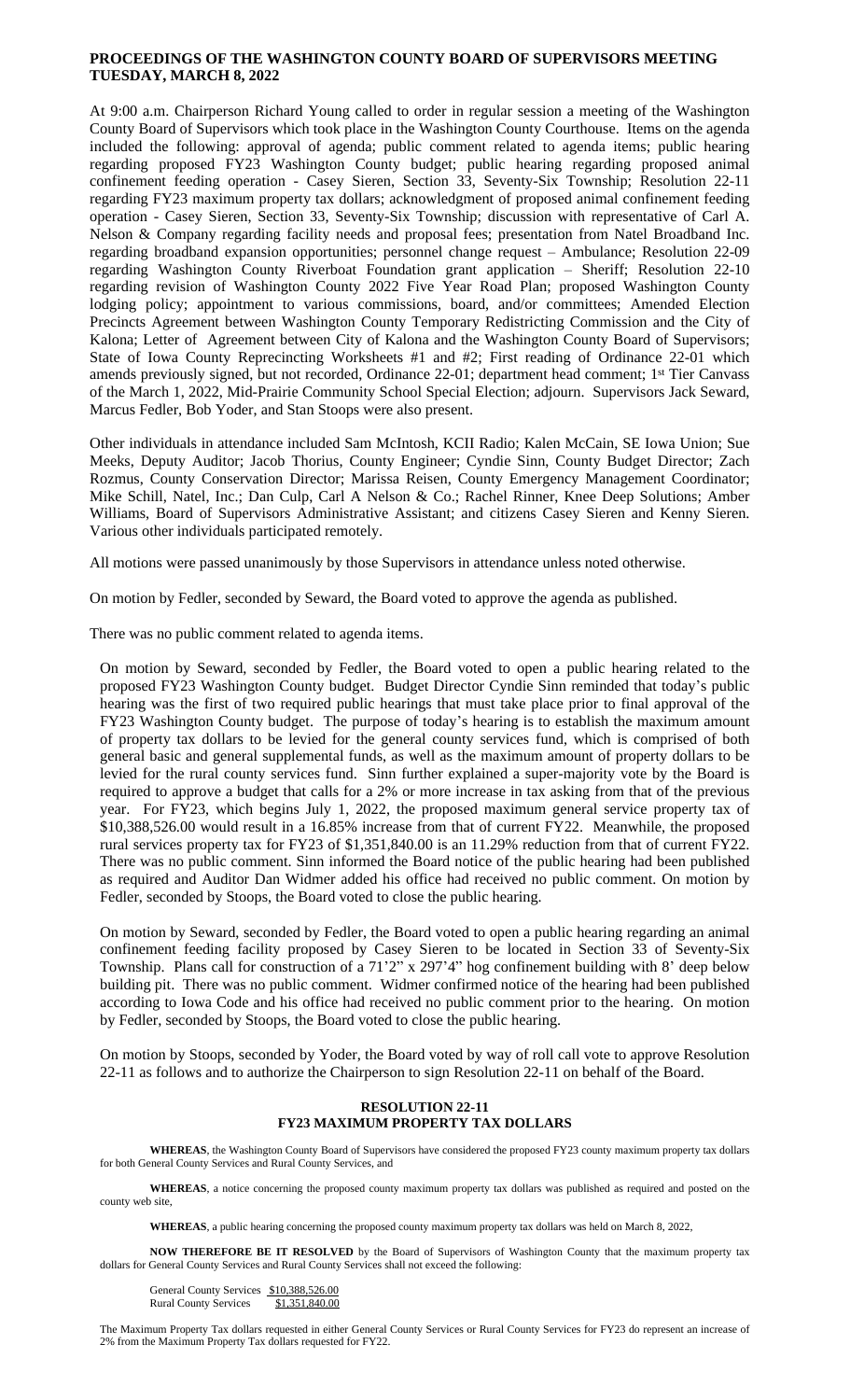On motion by Seward, seconded by Fedler, the Board voted to acknowledge an animal confinement feeding operation proposed by Casey Sieren to be located in Section 33 of Seventy-Six Township.

Dan Culp, of Carl A. Nelson and Company, Burlington, Iowa, presented a fee proposal for construction management services related to the possible renovation and relocation of county offices. Culp outlined the various stages of the proposal which include Needs Assessment/Master Planning at a cost of \$6,500.00, Pre-Construction services at a cost of \$25,000.00, and the cost of Construction Management fees which includes, among other things, 5% of the cost of the work, 3<sup>rd</sup> party consultant costs, gravel costs, vehicle mileage reimbursement costs, and 59% of the cost of premiums for liability insurance costs. The Board held discussion but ultimately took no formal action.

Mike Schill, President of Natel, Inc., based in Fairfield, Iowa, shared that Natel, Inc. has been in business since 1996 providing rural communities with high-speed internet service. Presently Natel, Inc. serves 12 counties in southern Iowa and was recently awarded a part of the Empower Rural Iowa Grant Fund which will be used to assist in providing high speed internet service to areas that Natel, Inc. currently is unable to reach. Schill stated that while he is thrilled to have access to such state funding the award will not defray the full cost of the project. The Board held discussion but ultimately took no formal action

On motion by Seward, seconded by Stoops, the Board voted to acknowledge, and authorize the Chairperson to sign, a personnel change request from Washington County Ambulance Services for EMT Tanner Mingo whose final date of employment occurred on March 4, 2022.

On motion by Yoder, seconded by Fedler, the Board voted by way of roll call vote to approve Resolution 22-09 as follows and to authorize the Chairperson to sign Resolution 22-09 on behalf of the Board.

#### **RESOLUTION 22-09**

## **A RESOLUTION OF THE BOARD OF SUPERVISORS OF WASHINGTON COUNTY, IOWA, ACKNOWLEDGING THE APPLICATION FOR THE PURPOSE OF RECEIVING BENEFITS FROM THE WASHINGTON COUNTY RIVERBOAT FOUNDATION**

**WHEREAS,** the Washington County Riverboat Foundation has grant funds available that target Community Development and Beautification, Economic Development, Art and Education, Human and Social Needs, and

**WHEREAS,** the Washington County Riverboat Foundation has a grant application cycle that ends March 10, 2022, and

**WHEREAS**, the Washington County Board of Supervisors is supportive of these targets for improvements to the community and County, and

**WHEREAS**, one or more applications from Washington County and/or from organizations with projects that will take place on County property, will be submitted to the Washington County Riverboat Foundation by the March 10, 2022, deadline.

**NOW THEREFORE BE IT RESOLVED** by the Board of Supervisors of Washington County, Iowa, that Washington County acknowledges the following grant application will be submitted to the Washington County Riverboat Foundation for the March 10, 2022 application cycle:

Washington County Office of Sheriff/Emergency Management Agency Drone Project

On motion by Stoops, seconded by Seward, the Board voted by way of roll call vote to approve Resolution 22-10 regarding a revision of the Washington County 2022 Five Year Road Program as follows and to authorize the Chairperson to sign Resolution 22-10 on behalf of the Board.

**Resolution 22-10**

**Revision of Washington County**

### **2022 Five Year Road Program**

### **Washington County Secondary Roads**

Unforeseen circumstances have arisen since adoption of the approved Secondary Road Five Year Program and previous revisions, requiring changes to the sequence, funding, and timing of the proposed workplan.

The Board of Supervisors of Washington County, Iowa, in accordance with Iowa Code section 309.22, initiates and recommends modification of the following project(s) in the accomplishment year (State Fiscal Year 2022), for approval by the Iowa Department of Transportation (Iowa DOT), per Iowa Code 309.23 and Iowa DOT Instructional Memorandum 2.050. The following projects shall be ADDED to the Program's Accomplishment year:

| <b>Project Number Name</b><br><b>Project ID</b> | <b>Project Location</b><br><b>Description of Work</b> |                            | <b>AADT</b><br>Length<br><b>Bridge ID</b> | <b>Type of Work</b><br>Fund | <b>Total</b> |                   |  |
|-------------------------------------------------|-------------------------------------------------------|----------------------------|-------------------------------------------|-----------------------------|--------------|-------------------|--|
| L-K-123--73-92<br>230th St Grading 35092        | On 230TH ST, from DeLong's east to Highway 1          |                            | 50<br>$1.360$ miles                       | 361 Granular<br>Local       | \$275,000    |                   |  |
|                                                 |                                                       | <b>Accomplishment Year</b> |                                           |                             |              |                   |  |
| Fund                                            |                                                       | <b>Previous Amount</b>     |                                           | <b>New Amount</b>           |              | <b>Net Change</b> |  |
| Local                                           |                                                       | \$1,010,000                |                                           | \$1,285,000                 |              | \$275,000         |  |
| Farm-to-Market                                  |                                                       | \$2,075,000                | \$2,075,000                               |                             |              | \$0               |  |
| Special                                         |                                                       | \$250,000                  | \$250,000                                 |                             | \$0          |                   |  |
| <b>SWAP</b>                                     |                                                       | \$400,000                  | \$400,000                                 |                             | \$0          |                   |  |
| Federal Aid                                     |                                                       | \$0                        | \$0                                       |                             | \$0          |                   |  |
| Totals                                          |                                                       | \$3,735,000                | \$4,010,000                               |                             | \$275,000    |                   |  |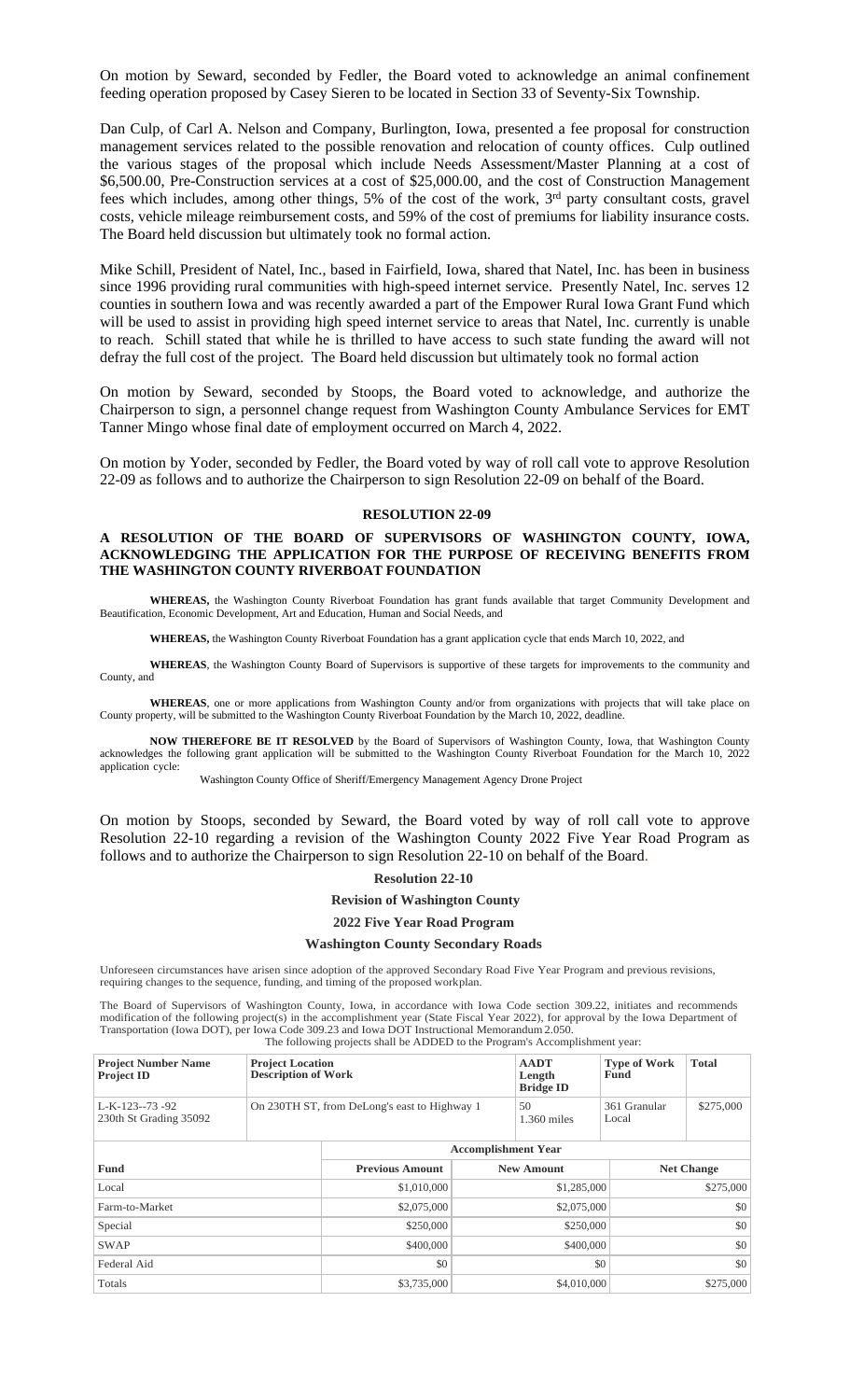On motion by Seward, seconded by Fedler, the Board voted to approve a policy requiring that in order for county employees to be reimbursed for lodging expenses they must stay in a lodging facility certified as having successfully completed human trafficking training.

On motion by Fedler, seconded by Seward, the Board voted to appoint Kurt Hora to fill an unexpired term as a Jackson County Township trustee that ends December 31, 2024.

On motion by Yoder, seconded by Fedler, the Board voted to approve an amended election precincts agreement between the Washington County Temporary Redistricting Commission and the City of Kalona. The agreement was necessary due to the City of Kalona's annexation of the former Shiloh property after January 1, 2020, and the timing of the annexation with regard to the redistricting process.

On motion by Yoder, seconded by Seward, the Board voted to approve, and authorize the Chairperson to sign, a Letter of Agreement between the City of Kalona and the Washington County Board of Supervisors. The agreement addresses various parcels known as the Shiloh property which were annexed by the City of Kalona and will be included in the City of Kalona population for purposes of redistricting.

On motion by Seward, seconded by Yoder, the Board voted to approve, and authorize the Chairperson to sign, State of Iowa County Reprecincting Worksheets #1 and #2.

On motion by Yoder, seconded by Seward, the Board voted by way of roll call vote to consider adopting proposed Washington County Ordinance 22-01 related to the reprecincting of Washington County per the 2020 Federal Decennial Census and to identify this motion as the first reading of Ordinance 22-01.

There was no department head comment.

The Board conducted a 1<sup>st</sup> Tier Canvass of the March 1, 2022, Mid-Prairie Community School Special Election as follows:

# **STATE OF IOWA**

# ABSTRACT OF VOTES

### **Washington County, Iowa**

We, the undersigned Members of the Board of Supervisors and ex-officio County Board of Canvassers for this County, do hereby certify the following to be a true and correct abstract of the votes cast in Washington County at the 2022 SPECIAL MID-PRAIRIE SCHOOL ELECTION held on the 1st day of March, 2022, as shown by the tally lists returned from the Washington County election precincts.

### **Public Measure A**

Shall the following public measure be adopted?

Shall the Board of Directors of the Mid-Prairie Community School District in the Counties of Iowa, Washington and Johnson, State of Iowa, be authorized to contract indebtedness and issue General Obligation Bonds in an amount not to exceed \$26,300,000 to provide funds to be used together with sales tax bond proceeds to provide funds to build, furnish, and equip additions to existing school facilities, including classrooms, a high school auditorium, a middle school gym and locker rooms, including related site improvements; to remodel, repair and improve existing facilities, including improvements to parking lots; to build, furnish, and equip athletic facilities, including a wrestling and weight room addition to the indoor practice facility; and to remodel, repair and improve the existing athletic facilities, including the high school track and lighting at the softball complex?

| For the question, there were:     | Five hundred two (502) votes           |
|-----------------------------------|----------------------------------------|
| Against the question, there were: | Three hundred seventy-two (372) votes  |
| <b>TOTAL</b>                      | Eight hundred seventy-four (874) votes |

### **Public Measure B**

Shall the following public measure be adopted?

Shall the Board of Directors of the Mid-Prairie Community School District in the Counties of Iowa, Washington and Johnson, State of Iowa, be authorized to levy annually a tax exceeding Two Dollars and Seventy Cents (\$2.70) per Thousand Dollars (\$1,000), but not exceeding Four Dollars and Five Cents (\$4.05) per Thousand Dollars (\$1,000) of the assessed value of the taxable property within said school corporation to pay the principal of and interest on bonded indebtedness of said school corporation, it being understood that the approval of this proposition shall not limit the source of payment of the bonds and interest, but shall only operate to restrict the amount of bonds which may be issued?

| For the question, there were:     | Four hundred ninety-four (494) votes    |
|-----------------------------------|-----------------------------------------|
| Against the question, there were: | Three hundred seventy-eight (378) votes |
| <b>TOTAL</b>                      | Eight hundred seventy-two (872) votes   |

**IN TESTIMONY WHEREOF,** we have hereunto set our hands and caused to be affixed the seal of this county by the Clerk of the Board of Supervisors.

Done at Washington, Iowa, the county seat of Washington County, Iowa, this 8th day of March, 2022.